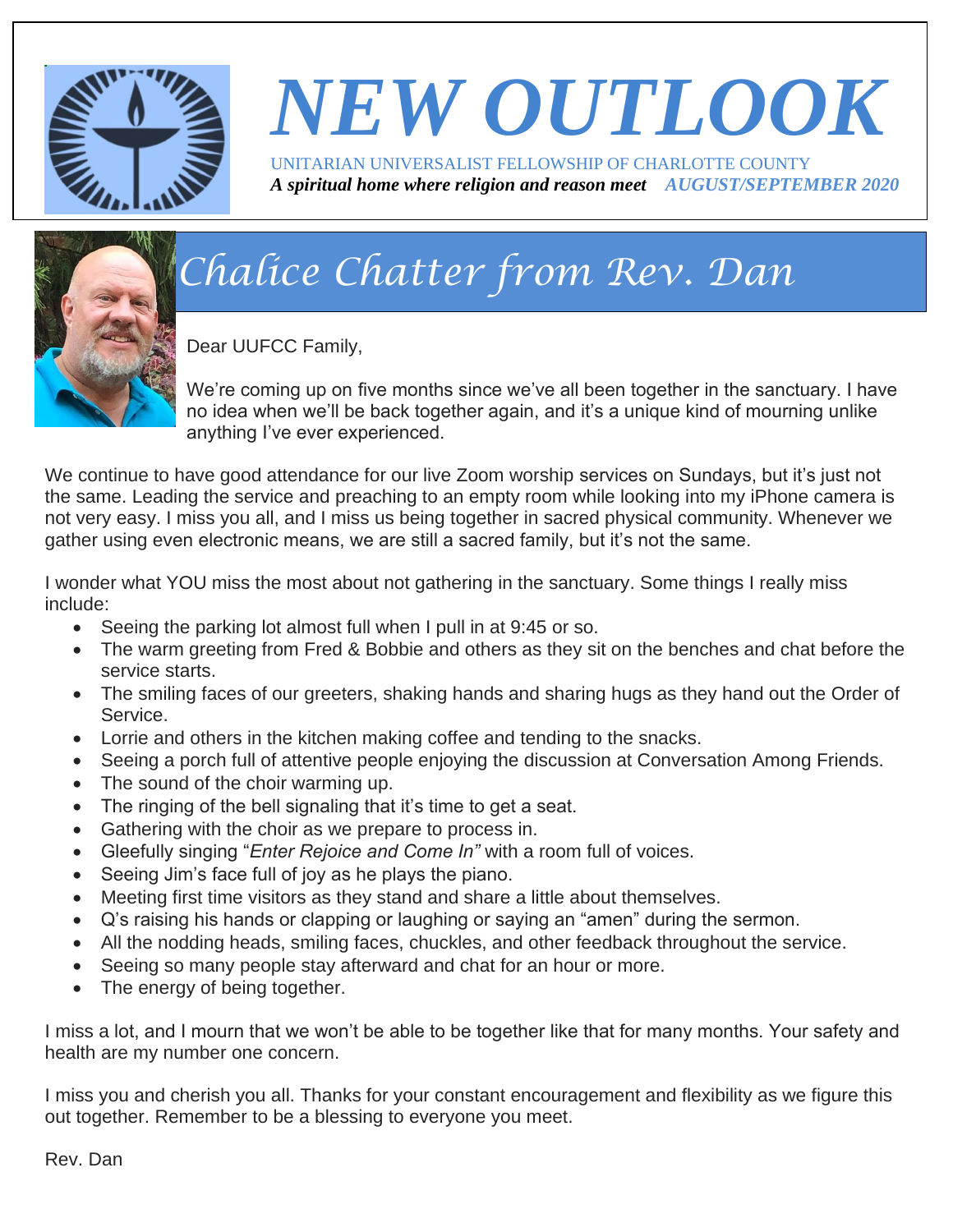## Loving Community



Dear Loving Community,

A strange summer it is…in a delightful way, we are still enjoying the participation of many of our "snowbirds" in Fellowship activities, regardless of location. These new forms of distance communication have also enabled us to connect with several of those who would otherwise have

been unable to attend due to a myriad of reasons. Despite our various frustrations with the technology, and longing for closer contact, what a blessing it has been to connect!

The highlight of our season so far, has been the delightful thank you surprise for our ever so beloved Dennis Shaw. Those of us who were able paraded by Dennis & his surprise "Rainbow Garden" thank you sign (delightfully crafted by Tom Deuley) in our own cars…waving, blowing kisses and leaving best wishes. We learn as we go… next time, we will bring along our friends at home by cell phone, and again spread the joy through technology.

Your Board & Committee volunteers (with the support of Rev. Dan, Mary Jane, our office administrator, and Lori Bell, our new Connections Coordinator) have been ramping up activities to both support and spur on our Fellowship by working behind the scenes on our structural foundation & face to the community at large. Our goals are working to ensure that our structure is consistent with our values and the same is reflected in our connection with the larger community. In addition, we need to continue to develop our leadership and programs to assist us in maintaining & growing our fellowship in a safe, inclusive, and faith-based manner.

- **Bylaws Committee** (standing): Stephanie G., Herb L., Nancy W. & facilitated by Mary Lou P.-K. is off and running.
- **The Policy & Procedures Group**, facilitated by Laura A. and joined by Ginger A. & Mary Jane W., has had its' first meeting. The good news is that Laura A. is in both groups, & Rev. Dan and I are in both groups as ex-officio members, so there is plenty of opportunity for cross-over communication.
- **Website Weavers:** Laura L., Laura A., Tom D., Rev. Dan & I have decided on an upgraded system that will actually cost a little less in the long run yet give us updated technology & easier accessibility. Laura L. & Laura A., will be working on the transfer in the next couple of weeks. Get ready!
- **Re-opening Planning Group**: Regina R., Joe O., Linda H., Katheryn F., Rev. Dan, and I (with input we continue to gain from the Fellowship, UUA, public health organizations, and other resources) will have our first meeting in August to develop specific recommendations on what we will need and what steps we might take in order to move forward when it is time.
- **Leadership Experience Team**: Betty B., Ginger A., Laura A., Laura L., Linda H., Lori B., Mary Jane W., Samara M., and I (wow, what a group of formidable women!) have stepped forward to make an extensive commitment to our Fellowship over the next several months to further develop and ground our leadership skills through this UUA training opportunity!

I am continually filled with gratitude for this community and the many people that reach out to help each other, our Fellowship, and our community at large. Whether it be a phone call, a song, a committee, weeds being pulled, a card sent, information shared, holding up a sign for justice, an ear to listen or a positive thought sent. We are raising the energy vibration in our service and connections, and right now, our country and our world need this desperately! We are not alone, and we continue to work for justice and in love! Thank you!!

Namaste, Lorrie Douglas Board President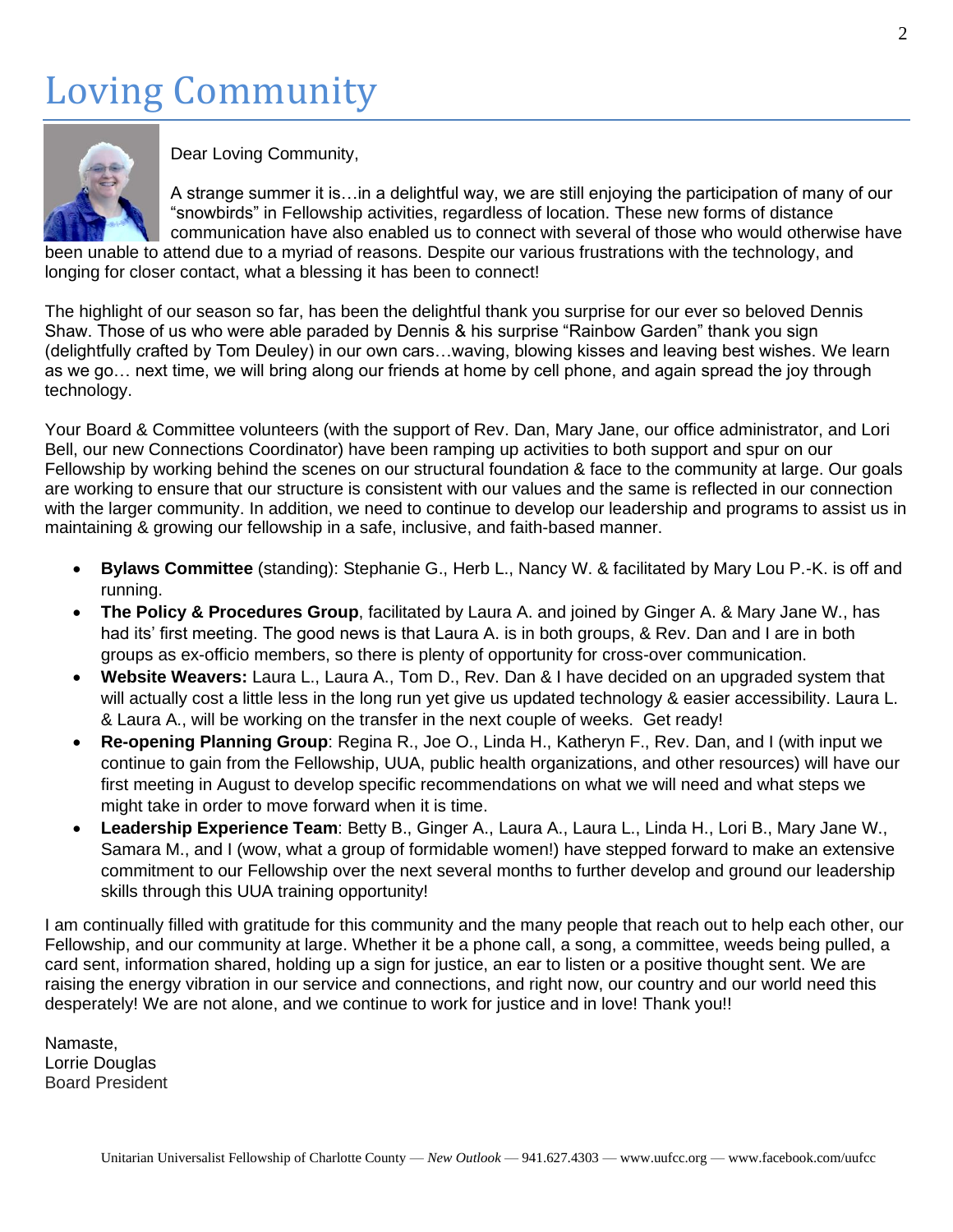# *Sunday Services – by Zoom*

*Starting in August, we will be taking a deep dive into history – the good, the bad and the ugly.* 



#### *August 2*

**What's a Monument? James Abraham** When brick and mortar remembrances distort and divide instead of inform and heal.

### *August 9*

**Why UU History Matters Rev. Dan** What do we learn by looking back a few hundred years?



## *September 13*

**UUs & Slavery – Rev. Dan** While UUs rarely defended slavery, they often chose not to oppose it.



*September 6*  **Not All Labor is Equal – Rev. Dan** At risk laborers and

social justice.



#### *August 16*  **A Transylvania Twist – Rev. Dan**

How Francis David started Unitarianism and changed Europe.



## *September 20*

**UUs & Suffrage – Rev. Dan** Many UU women led the charge to get the right to vote.

#### *August 23*

**UUs Coming to America – Rev. Dan** Unitarians were among the

first white settlers in America. There are some troubling issues in that history.



## *September 27*

#### **Personality Plus – Rev. Dan**

Unsurprisingly, UU history is filled with colorful characters.





Unitarian Universalist Fellowship of Charlotte County — *New Outlook* — 941.627.4303 — www.uufcc.org — www.facebook.com/uufcc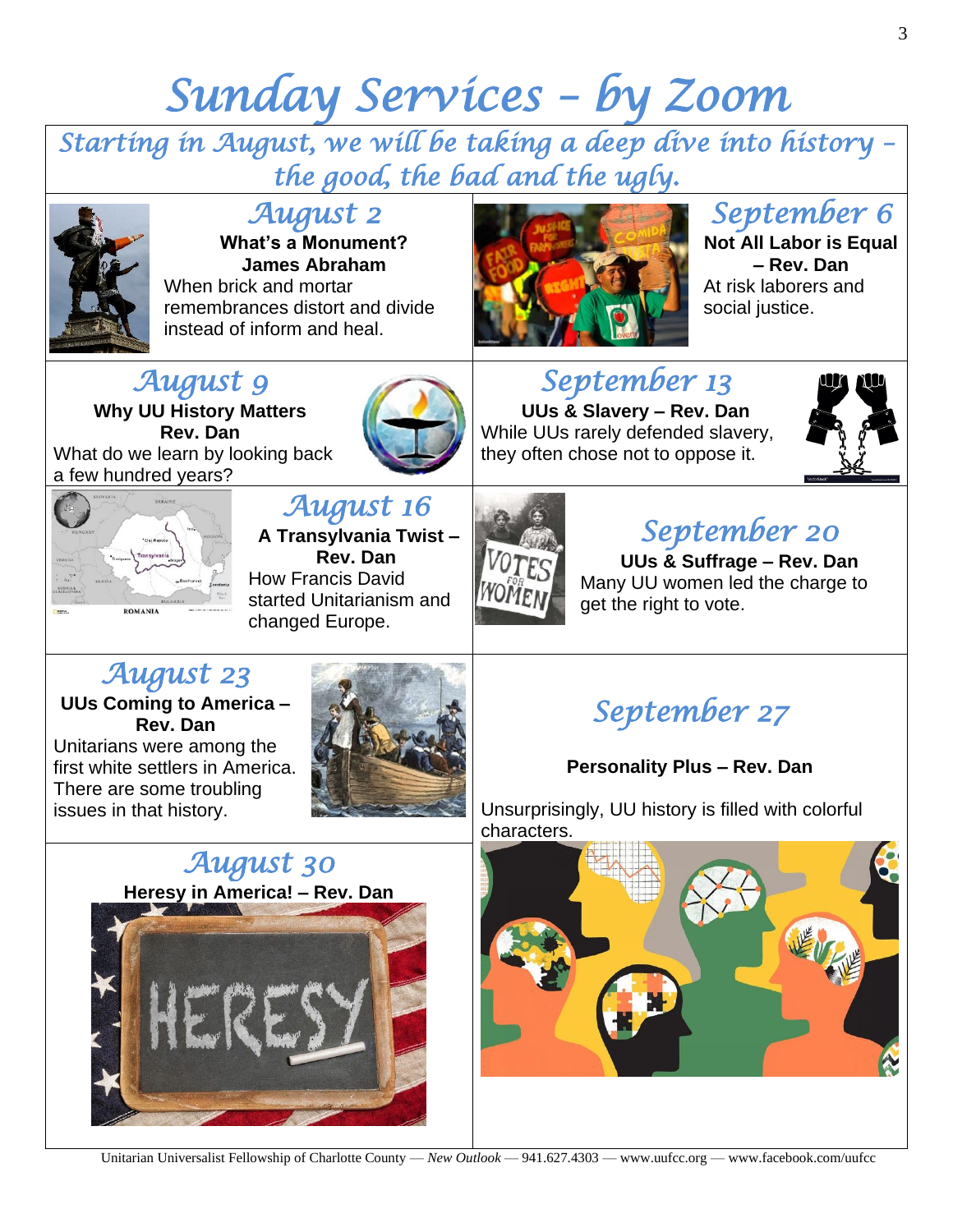# Social Justice Herb Levin

Where is the social justice in the COVID-19 virus? There is none. People are without work, unable to support their families. Food banks are being recurred to as never before. People fear losing their homes and apartments. Medical care is being postponed, with people wary of contracting the virus at a medical facility, or unable to pay because health insurance was lost when the job was lost.

During the months of May, June and July, the members and friends of UUFCC have demonstrated extraordinary generosity towards the Social Justice Committee's appeal for assisting the Harry Chapin Food Bank, C.H.A.P.S., and Meals on Wheels as they struggle to feed those in need. Unfortunately, we must ask you to continue to assist those less fortunate, as there is no end in sight to the damage being done by the virus. While we are going to play it month by month, I fear there may be many more months when those who are able will be called upon to practice true social justice, by stepping up to assist those who are unable to confront the current calamity alone.

I am so proud to say I support UUFCC, and equally proud of the manner in which we all do what we can to help those less fortunate. My deepest gratitude for all you have done, and for your anticipated continued support of our three selected agencies. Please notate "Second Helping" on your checks. Stay safe.

Herb Levin Chair, Social Justice Committee





**Harry Chapin Food Bank**<br>OF SOUTHWEST FLORIDA

The world has been turned upside down due to the Coronavirus and Harry Chapin Food Bank has I he world has been turned upside down due to the Coronavirus and Harry Chapin Food Bank has not been immune from the effects of this pandemic. Yet, there is much to celebrate. **Together, we have been able to distribute 11,267,296 pounds of food since March 1st and June 30th of 2020.** By way of comparison, we distributed 6,528,955 pounds of food between March 1st and June<br>2010, By way of comparison, we distributed 6,528,955 pounds of food between March 1st and June 30th of 2019. This is a truly remarkable achievement for our community. It is stunning to ponder what we have overcome: hoard shopping, government shutdowns, school closures, massive disruptions in the food supply channels and yet we have distributed 9,389,413 meals to those who need food.

Harry Chapin Food Bank's new normal involves complex logistics for food redistribution and an astronomical need for food throughout our five-county footprint. Prior to the pandemic, each week Harry Chapin Food Bank fed 28,000 children, adults, seniors, veterans and other individuals through hunger-relief programs in Collier, Charlotte, Hendry, Glades and Lee counties. Last fiscal year, we distributed 26.7 million pounds of food, the equivalent of 22 million meals. **Since the pandemic, we have experienced up to an 80 percent increase in the demand for food.** The sheer number of cars that line up for food will take your breath away.